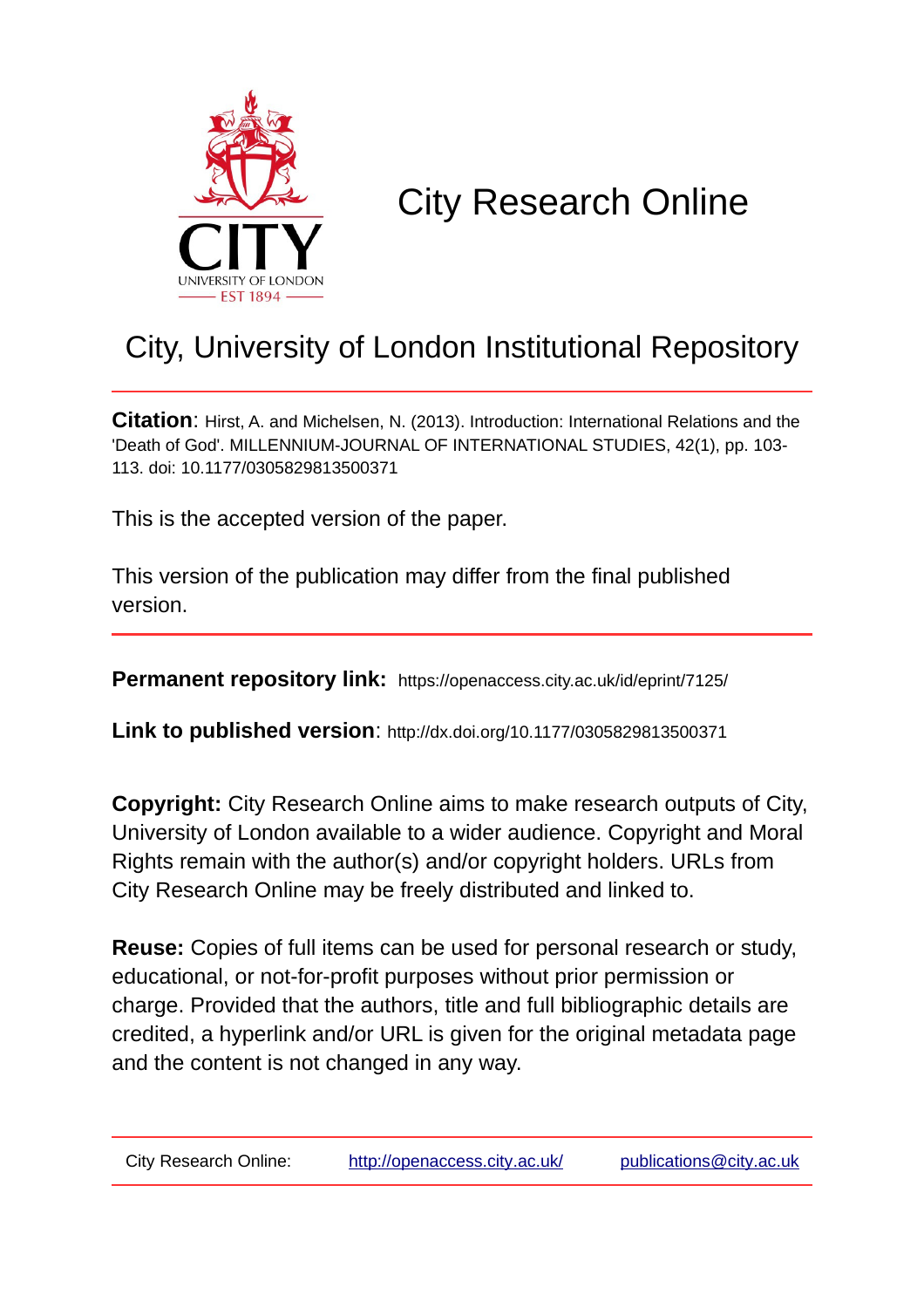#### **Introduction: International Relations and the 'Death of God'**

### **Aggie Hirst (City University London) Nicholas Michelsen (King's College London)**

Friedrich Nietzsche's proclamation of the 'Death of God' has come to function as something akin to a heuristic device in International Relations (IR) signifying the shattering of metaphysical and ontological certainty in European (post)modernity. According to Chris Brown, Nietzsche's declaration is commonly believed to signify a 'crisis in thought' which constitutes a 'genuine danger' insofar as it risks 'the collapse of the foundations of the old world order'.1 Roland Bleiker notes that such a crisis is deemed by many to be symptomatic of the loss 'of a generally accepted worldview that provided a stable ground from which it was possible to assess nature, knowledge, common values, truth, politics – in short, life itself'.2 This forum seeks to interrogate the substance and consequences of the claim that 'God is Dead' in the context of global politics, and specifically its implications for IR theory, contemporary political violence, and questions of ethics and responsibility.3 Before providing an overview of the points of synergy, agonism and divergence in the papers, this introduction will offer some contextualising remarks relating to the metaphysical, conceptual and historical parameters of the 'Death of God', marking its emergence in European political thought and provisionally mapping the terrain of its pertinence to contemporary IR.

While the claim that 'God is Dead' can be traced to Hegel,4 as F. Thomas Trotter notes the 'striking and problematic – shape of the term belongs, of course, to Nietzsche, who gave [it] extended expression.'5 He explains that the claim represents not a singular moment of rupture with a recent God-fearing past, but rather the culmination of an increasing scepticism towards revealed religion in Europe. God, he suggests, had been 'attacked' and 'out-flanked' in Europe over the course of several centuries, from Copernicus, through the Philosophes, culminating in the 19th century. God had been 'on trial', he claims, for a considerable period, and 'it was Nietzsche who announced that sentence had been passed.'6 Among other implications, what this demonstrates is that both the 'death' and the 'God' in question must be read as distinctively European and Christian.

Nietzsche's account of the death of this God is frequently treated in the discipline of IR as intimately connected to, indeed even synonymous with, a profound and enduring crisis underpinning the modern condition. Despite the magnitude of this claim, however, the implications of Nietzsche's thought in this context, as well as his corpus more generally, remain relatively undertheorised in IR. While William Connolly and James der Derian in particular have drawn significantly on Nietzsche, references to his thought, while not infrequent, tend to be somewhat cursory; as der Derian notes, Nietzsche has suffered considerable 'neglect in international theory.'7 This is worthy of redress not least, as Connolly argues, because Nietzsche's thought contains significant critical purchase: 'numerous possibilities reside in the Nietzschean texts, and several inspire democratic reconfigurations of matrix interpretations.'8 This is also important, he continues, because many thinkers frequently drawn upon within IR inherit a good deal from Nietzsche; figures as diverse as Judith Butler, Jacques Derrida, Gilles Deleuze, Michel Foucault, Luce Irigaray, Ernesto Laclau and Chantal Mouffe can all, Connolly claims, be regarded as 'post-Nietzschean.'9 At the heart of this Nietzschean inheritance lies, according to Jim George and David Campbell, the notion that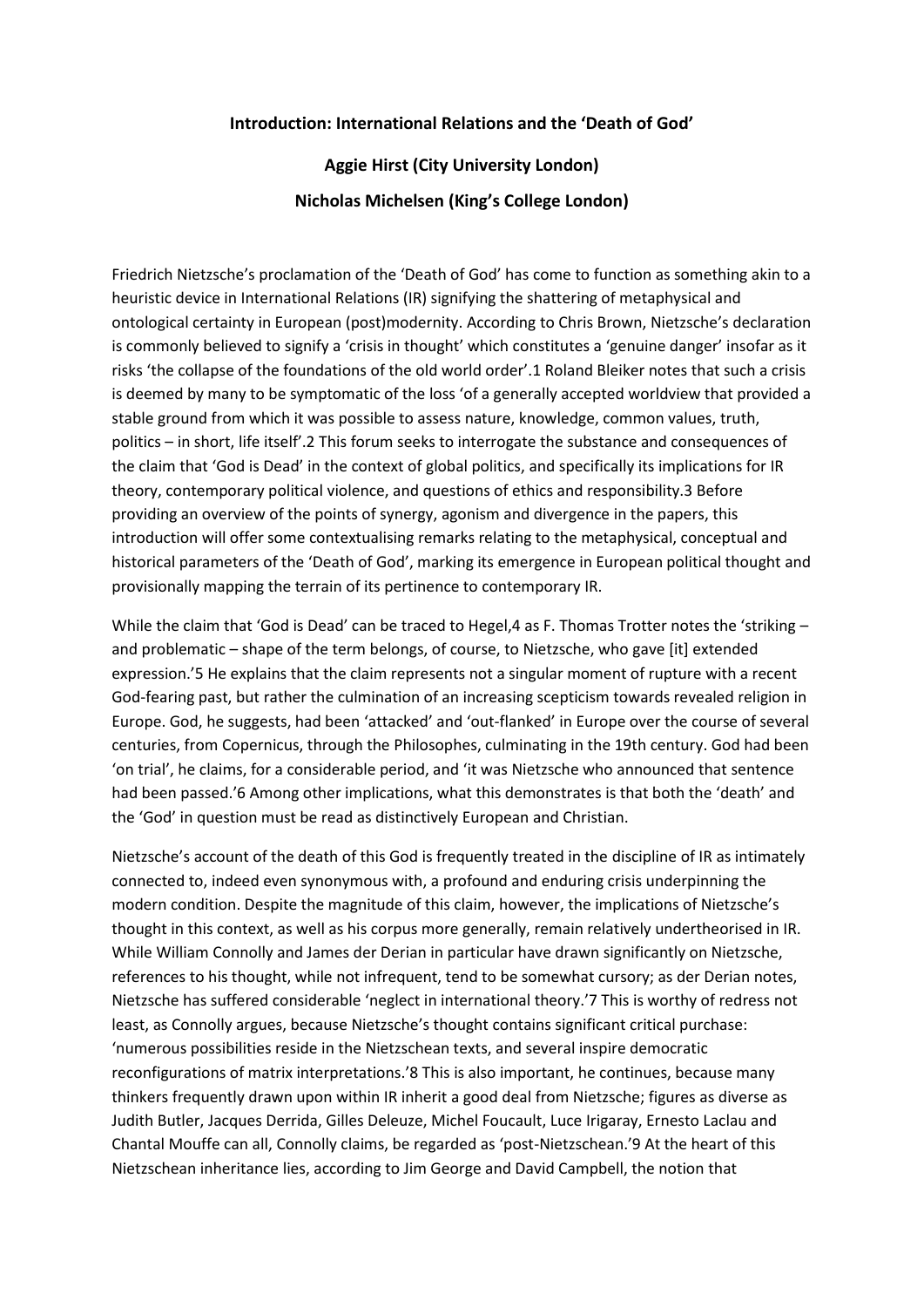ontological and metaphysical claims to truth, knowledge or moral certainty have become radically problematic. A central feature of 'dissident' and post-structural thought, they claim, is that 'it looks for no distinction between "truth" and power, for it expects none. Its perspective on history, society, and politics thus resonates with the voice of Nietzsche.'10 Put differently, what these thinkers and many others inherit from Nietzsche is precisely his claim of the 'Death of God', understood as a synonym for the foundationless condition of modern political thought and life, in which all divinely sanctioned, transcendental and universal guarantees have been undermined. As Brown suggests, 'Nietzsche's stress on the deep, but largely unrecognised, significance of the "death of God" prefigures twentieth century anti-foundationalism.'11 It is from this broadly anti-foundationalist tradition that these papers emerge and, drawing on a range of Nietzsche's inheritors, develop accounts of the ethico-political implications of the 'Death of God' with respect to global politics.

Nietzsche's furious indictments of European Christianity and his ecstatic declarations of God's death reverberate throughout his entire oeuvre. Importantly for this forum, two broad tones are clearly discernible in his commentary. On the one hand, in bearing witness to these divine death throes, Nietzsche's discourse is characterised by a sense of awe and existential vertigo: 'How will we console ourselves, the murderers of all murderers! … who will wipe this blood from us? With what water could we clean ourselves? What festivals of atonement, what holy games will we have to invent for ourselves? Is the magnitude of the deed not too great for us?'12 He thus emphasises the vastness of the void left in God's stead: (European) 'man' has 'sacrifice[d] God for nothingness.'13 Previously, he explains, God had provided a means by which existence could be rendered intelligible and meaningful; man can stand his suffering 'provided that he is shown a meaning for it, a purpose of suffering… and the acetic ideal gave it a meaning!… In that ideal suffering found an explanation; the tremendous gap seemed filled; the door to all suicidal Nihilism was closed … [M]an was saved thereby, he had a meaning.'14 Thus man's 'metaphysical need'15 was met. Following the 'Death of God', however, man loses the connection to such meaning, and consequently 'feels an unpleasant emptiness and deprivation at the annihilation of religious delusions.'16 With the 'Death of God' die all stable points of reference and access to the transcendental; man finds himself 'straying as though through an infinite nothing.'17

Yet in conjunction with this abyssal dimension of Nietzsche's treatment of the 'Death of God' is a far more affirmatory tone. Far from lamenting 'man's' newly vertiginous condition, Nietzsche frames the 'Death of God' as conferring an opportunity and an opening as a consequence of the challenges it poses to the constraints and limitations placed on man by Christianity: 'This eternal accusation against Christianity I would fain write on all walls, wherever there are walls … I call Christianity the one great curse, the one enormous and innermost perversion, the one great instinct of revenge … I call it the one immortal blemish of mankind.'18 According to Nietzsche, deference to the Christian God reflects and brings about a denial of what is sublime in human experience. Insofar as a particular moral code 'says "God sees into the heart of man," it says nay to the profoundest and most superior desires of life and takes God as the enemy of life. The saint in whom God is well pleased is the ideal eunuch. Life terminates where the "Kingdom of God" begins.'19 Thus, for Nietzsche, Christianity has a domesticating and pacifying effect; accordingly, he regards 'what has been revered as "God", not as "divine", but as wretched, absurd, pernicious; not as an error, but as a crime against life … We deny God as God.'20 These two dimensions of Nietzsche's thought – the vertiginous and the affirmatory – are central to many forms of European critical thought which have since emerged, from mid-20th century Existentialism, through the Frankfurt School, to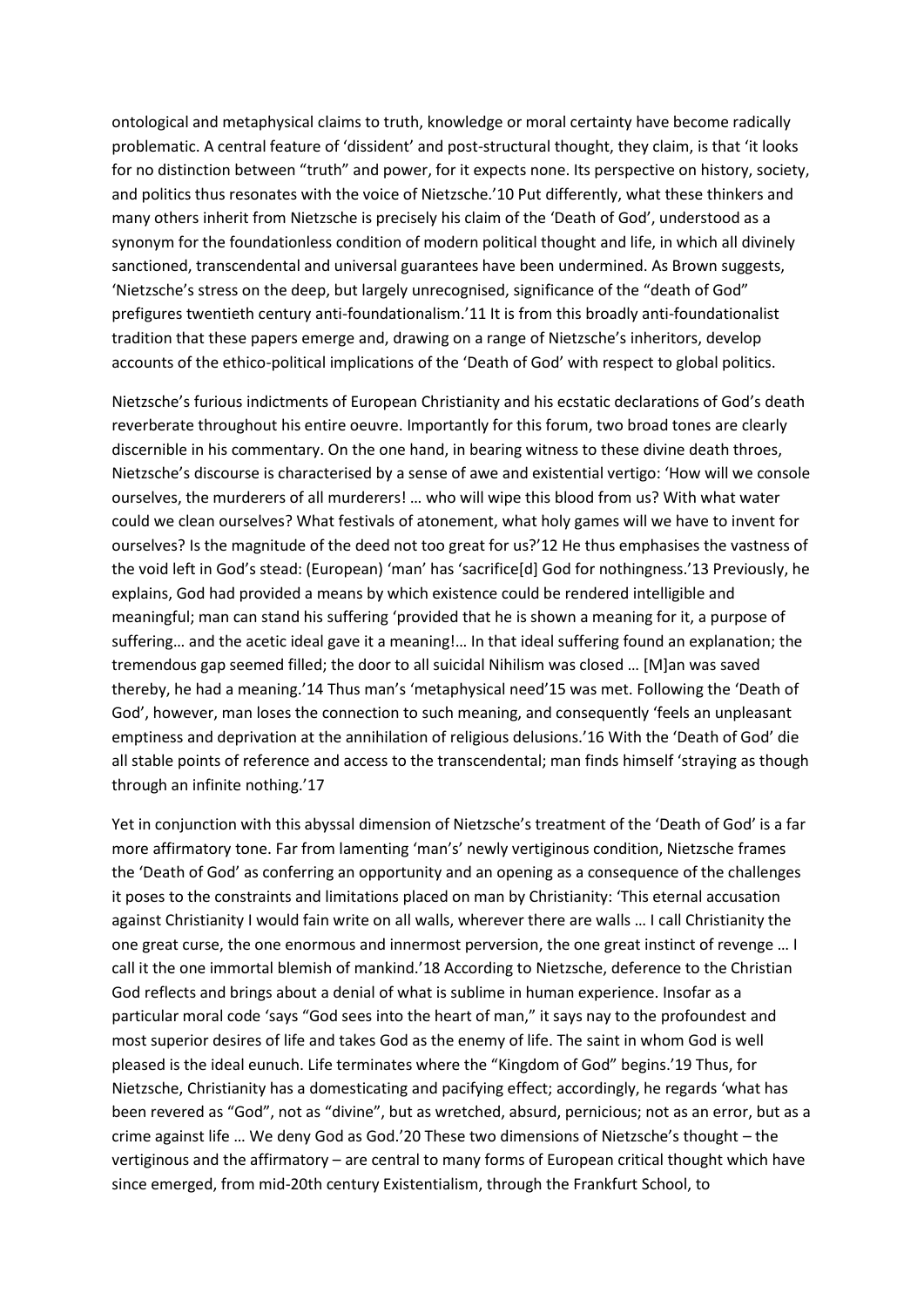Poststructuralism and its variants, and this dual and frequently tension-ridden legacy plays a central role in what follows in this forum.

What unites these two dimensions or tones in Nietzsche's oeuvre, as well as connecting together many of the contributions in this collection, is that the 'Death of God' represents an opportunity for new and different forms of self-realising subjectivity. As he explains, 'the concept "God" has been the greatest objection to human existence hitherto … We deny God, we deny responsibility in God: thus alone do we save the world.'21 The world is saved, Nietzsche suggests, by this 'greatest recent event … that the belief in the Christian God has become unbelievable.'22 We must, Nietzsche explains, 'be our own experiments and guinea pigs,'23 we must 'become who we are – human beings who are unique, incomparable, who give themselves laws, who create themselves.'24 What this entails is a '[r]evaluation of all values: that is my formula for the highest act of self-reflection on the part of humanity.'25 Thinking through the limitations and possibilities associated with such a radical rewriting of 'value' and 'life' in the context of global theory and praxis is a central theme of the papers in this collection.

Such value scepticism is intimately connected to, and sheds light upon the contradictions within, many traditions of thought emanating from the Enlightenment. Taking their cue from apparently religiously motivated political violence some, such as Richard Dawkins and the late Christopher Hitchens, argue that the most urgent political project continues to be how we might complete the ejection of God, once and for all, such that humanity can take command of its enlightened destiny.26 Such a tradition is nowhere clearer than in the neo-classicist articulation of the Liberal vision in IR, under which a teleological framing of the progression from dogma and despotism to science and democracy ensures that Liberal society is ever faced by new yet old opponents, interchangeably Papist, Nazi, Stalinist or Jihadi.27 An Enlightenment historicism is no less present in the founding Westphalian narrative which traditionally frames Realist IR, namely reading 1648 as the moment at which political reason overtook religion in determining the behaviour of states, and so associating the birth of the modern International indelibly with the parochialisation of faith via the accession of reasoned statesmanship. What this suggests is that the implications of the 'Death of God' for IR certainly cannot be thought without reference to (and recognition of the problems associated with) the latter's inheritance of core Enlightenment themes. The contributors to this forum share a suspicion that the founding binaries of the Enlightenment, in particular that of 'faith vs. reason', are integrally problematic and predicated on codes and logics of violence. The Liberal tradition in particular, it is claimed, insists upon God's death only to pave the way for Him to return as an archaism, a revenant of undead religiosity needing to be cast ever back into the abyss to affirm the reflective truth of the modern project.

Accordingly, the contributors to this forum suggest that the 'Death of God' has been greatly overstated.28 The desire for God's 'final' expulsion has always run the risk of absurdity, inasmuch as modern teleologies of progress can themselves be read as the 'dusty remnants of religious faith.'29 Whilst the accession to 'modern', 'developed' or 'reasoned' statehood is frequently presented in the discipline as intimately connected to the expulsion of religion as an ordering and animating political force, various theological threads were always woven into the fabric of mainstream IR. The work of classical Realists, with their particular understanding of the tragic vision marking out the impossibilities of the international, has always been closely bound up with a theology of human nature as indelibly corrupt and prone to sin that goes back to Hobbes.30 A recent flurry of work has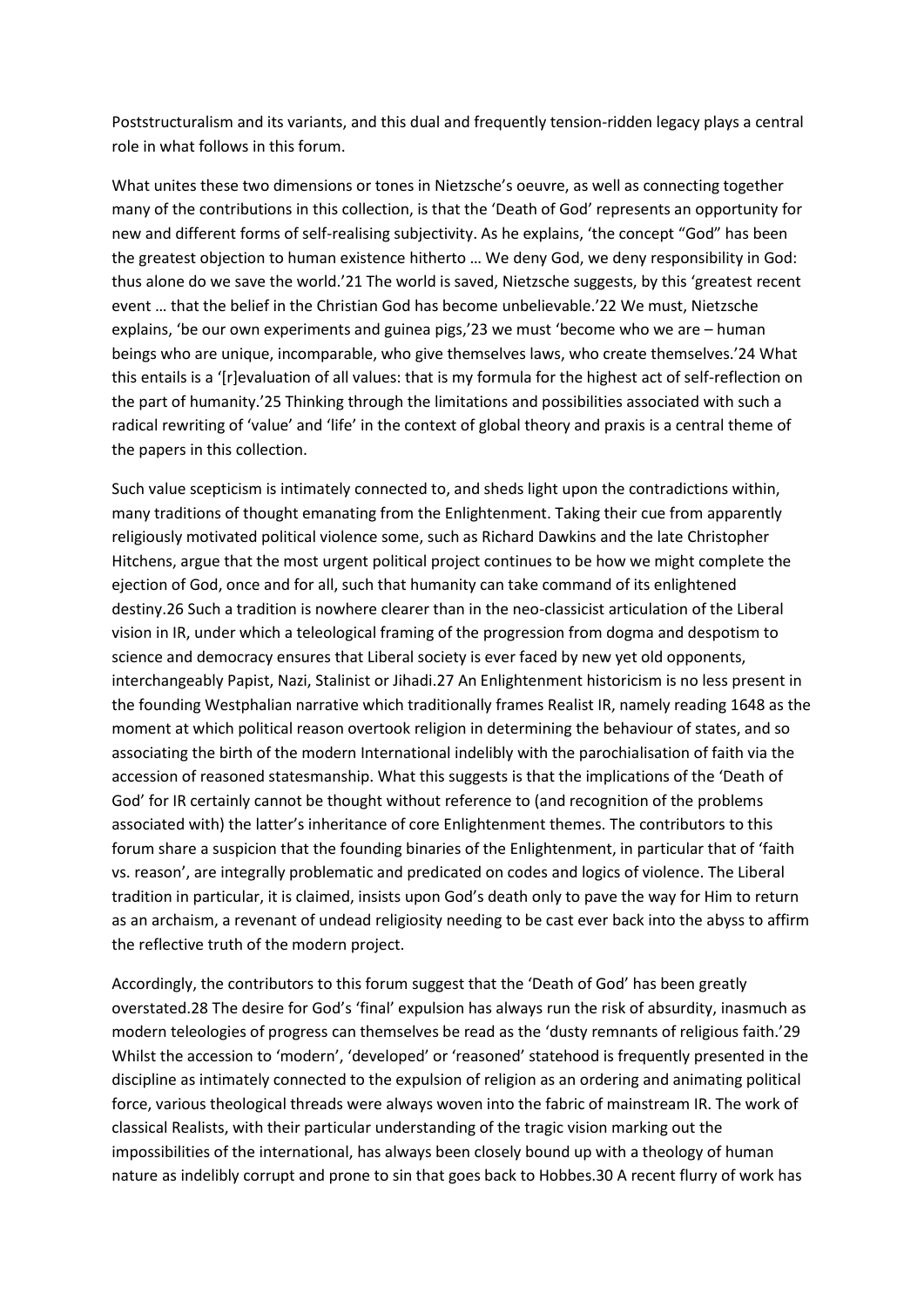centred on scrutinising the systematic theoretical occlusion of the many intertwinings between IR and Theology.31 The idea that we might anchor a critical project suitable for the contemporary global era in uncovering that religiosity lurking within modern international theories runs through the papers in this forum, several of which identify in the contemporary European Liberal-democratic moment a latent political theology which inherits directly from the Christian tradition.32 As Williams notes, for Nietzsche 'liberalism, socialism, Utilitarianism and so on are just secularized expressions of those same [Christian] forces.'33 The extent to which the Christian God has been merely eclipsed rather than murdered thus remains a crucial issue for contemporary IR.34

The 'Death of God' is, however, more than simply a deficiency of vision, or inability to perceive His remains; in addition, it imputes a generic condition of under-determination. European critical thought has notably responded to this acute and disruptive provocation by developing modes of thinking which take seriously both the imperative to self-author under foundationless conditions, and the precarious and contingent nature of any and all such projects. Immanent to attempting to think the instability and indefensibility which results from, and is synonymous with, the 'Death of God' is a concern to mark, theorise and resist the effacement of the violence that always accompanies political thought, praxis, and processes of subject-formation. Expressed through the vertiginous frames of Heidegger's 'das Nichts', Sartre's 'nausea', Camus' 'absurd', Derrida's 'aporias', and Nietzsche's 'abyss', as well as the more affirmatory notions associated with Deleuze and Guattari's 'lines of flights' and 'assemblages', the disruption caused by the unsettling of the metaphysical tradition has been treated as a crucial problem and provocation underpinning radical philosophical and political thought. This concern resides at the heart of traditions as diverse as dialectical, deconstructive, genealogical and deterritorialising/nomadic thought, examples of which are all employed in this forum. Perhaps the most important result of this has been the increasingly broad scepticism with which historicist, onto-political, universal and transcendental claims have been treated. Far from the metaphysical and teleological security such premises seemed to promise, critical and Continental thought has read these as violent, exclusionary and totalising, and has consequently sought to address problems of ethics, responsibility and violence via interventions which interrupt, destabilise and subvert onto-political totalisation.

Poststructuralist and other forms of post-positivist thought have been noteworthy for their conceptualisations of the project of detotalisation in IR and elsewhere, and many of the papers in the forum draw from this tradition. It is, however, crucial to emphasise that theoretical celebration of mobile identities and immanent ambiguity in the aftermath of the linguistic turn carries far from global appeal. As Baudrillard noted, the 'liquid terror' of immanence, understood as the dissolution of fixed subject positions, may appeal predominantly to minorities whose de-territorialization reflects a privileged location within the global economy.35 The celebration of fluidity, uncertainty and consequent injunctions to resilience associated with Neoliberalism appears to be no less acutely implicated in theoretical privilegings of immanence over transcendence after Nietzsche.36 In this context, ontological insecurity precisely gives urgency and justification to faith amidst postmodern futurity. As Barbato and Kratochwil point out, revolts against secular internationalism have unsurprisingly often been spearheaded 'by counter-elites and "converted" adherents of secularism.'37 Deeming such 'resurgent' faith the exception seems not only implausible, but also to occlude the reciprocity between (both critical and Liberal) political technologies of immanence and the turn to transcendence among populations worldwide. The growth and dissemination of monotheistic faith across the globe certainly seems to render 'partial, provincial and extraneous' any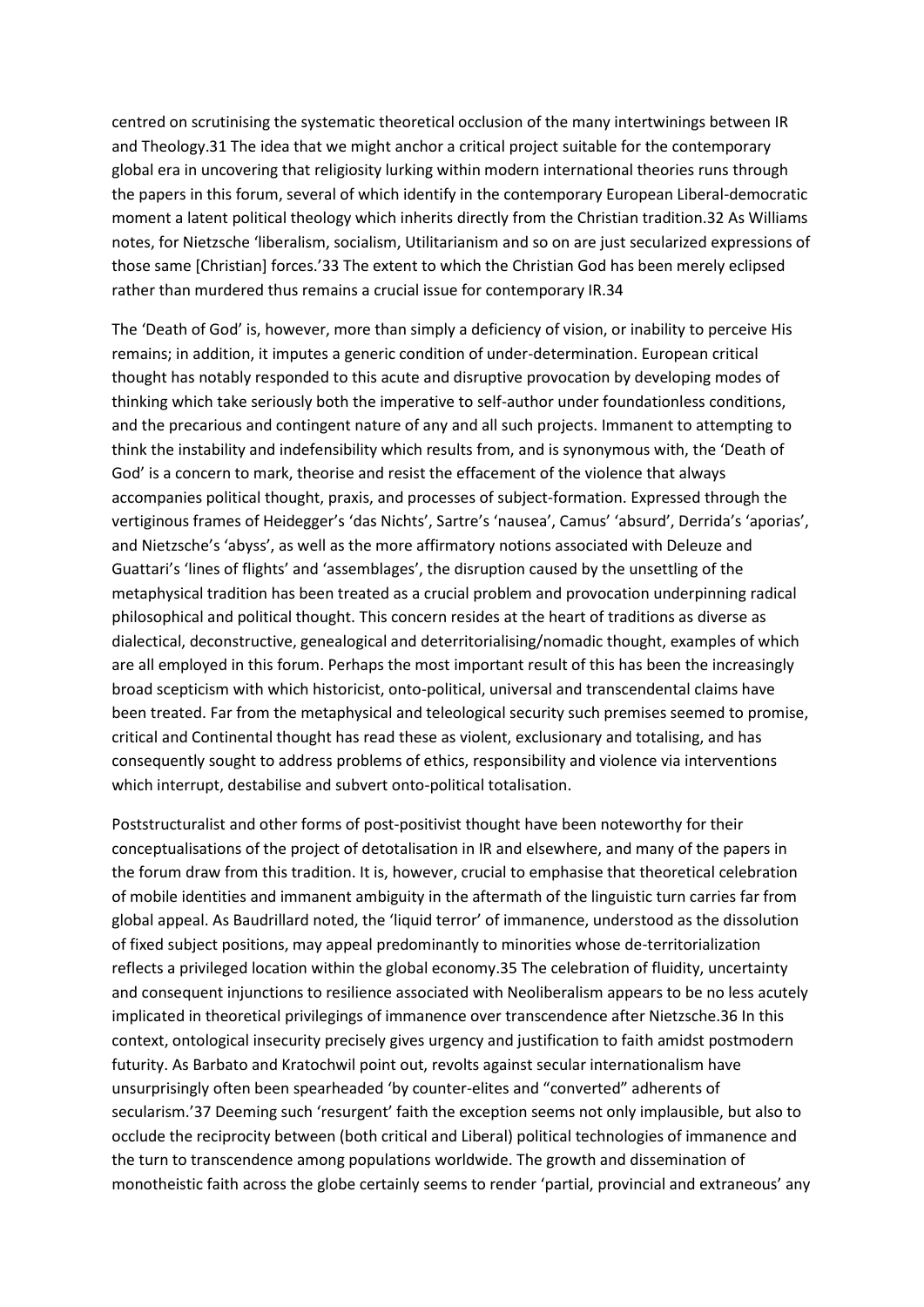claim to the universality or inevitability of the 'Death of God.'38 Consequently, we take the view that whilst many critical forms of thought attempt to theorise ethics, politics and violence given foundationlessness, there is arguably a problematic Eurocentrism to viewing such disruptive gestures as the necessary condition for salient forms of political thought and praxis. As post-colonial theorists among others have argued, forms of critical thought which begin from the 'Death of God' are frequently insufficiently circumspect regarding the geo-cultural specificity of this experience, and potentially totalising consequences of rendering this immanent and destabilising form of intervention the condition of possibility of a radical political agency. While intended to disrupt the homogenising and self-fulfilling tendencies of transcendental or onto-political projects, too inflexible an insistence on this risks becoming itself an exclusionary, hierarchising and totalising criterion of thought.

In this context, it is also worth keeping in mind that Western states' foreign policies are hardly unadulterated by explicit appeals to the sacred. The concept of an authentic Christian identity clearly still haunts European politics, more or less openly framing debates around EU expansion.39 The political ecology of the United States has sustained a demand for fervent religiosity amongst its political classes, which leaves abundant scope for faith's explicit assemblage with state policy at home and abroad.40 This collection is centrally concerned with the question of the propounded secularism of the current European context, but it is critical to note the multiplicity that assembles 'the West', with articulations of divine presence and absence refracted in quite different ways across the Atlantic. Western claims to a secular politics have always been abridged and provisional, subject to contamination and porosity, and thus pervaded by sacred articles in diverse ways. Recognition of this integral ambiguity has generated the recent testimonials to a nascent post-secular era.41

Given this tangled conceptual terrain, each of the contributors to this forum has provided a distinct account of and engagement with the (im)possibilities of a critical-theoretical engagement with the 'Death of God', but they are nonetheless united by a number of core themes. A key concern shared among the papers is that of temporality. The 'Death of God' is treated here not as a past event located in and limited to a determined temporal moment, but rather as an ongoing and violent series of ruptures. In Dillon's terms, it 'remains a violent project, not an accomplishment. Neither is it a done theological or philosophical deal.'42 The significance of this is that the political challenges and provocations associated with the 'Death of God' are by no means simply a matter of historical interest but rather retain unpredictable and ongoing implications for current political theorising and praxis. Understood in this way, the 'Death of God' refers not to a past event, the consequences of which are awaiting discovery, but rather to a vocabulary or register through which conversations between different critical traditions concerned with the calling in questions of ontological and metaphysical foundations can occur. The question of the possibility of 'post-secularity' is thus taken up through an examination of what might be termed spectral markers of 'quasi-transcendence,'43 taking the form of messianic and tragic traditions of thought. Aggie Hirst and Tom Houseman respectively engage in some depth with the concept of the messianic, Hirst offering an account of the potential ethico-political limitations or 'traps' which accompany a (re)turn to the structural promise in the context of the 'Death of God'. As Houseman similarly affirms, the messianic promise has already been shattered, or indeed arrived at, in the gas chambers of Auschwitz, rendering messianism a horror in its own right. The question of the tragic as at once a marker of, and a form of thought which potentially resists, the totalising tendencies of ontology is also explored by Hirst, its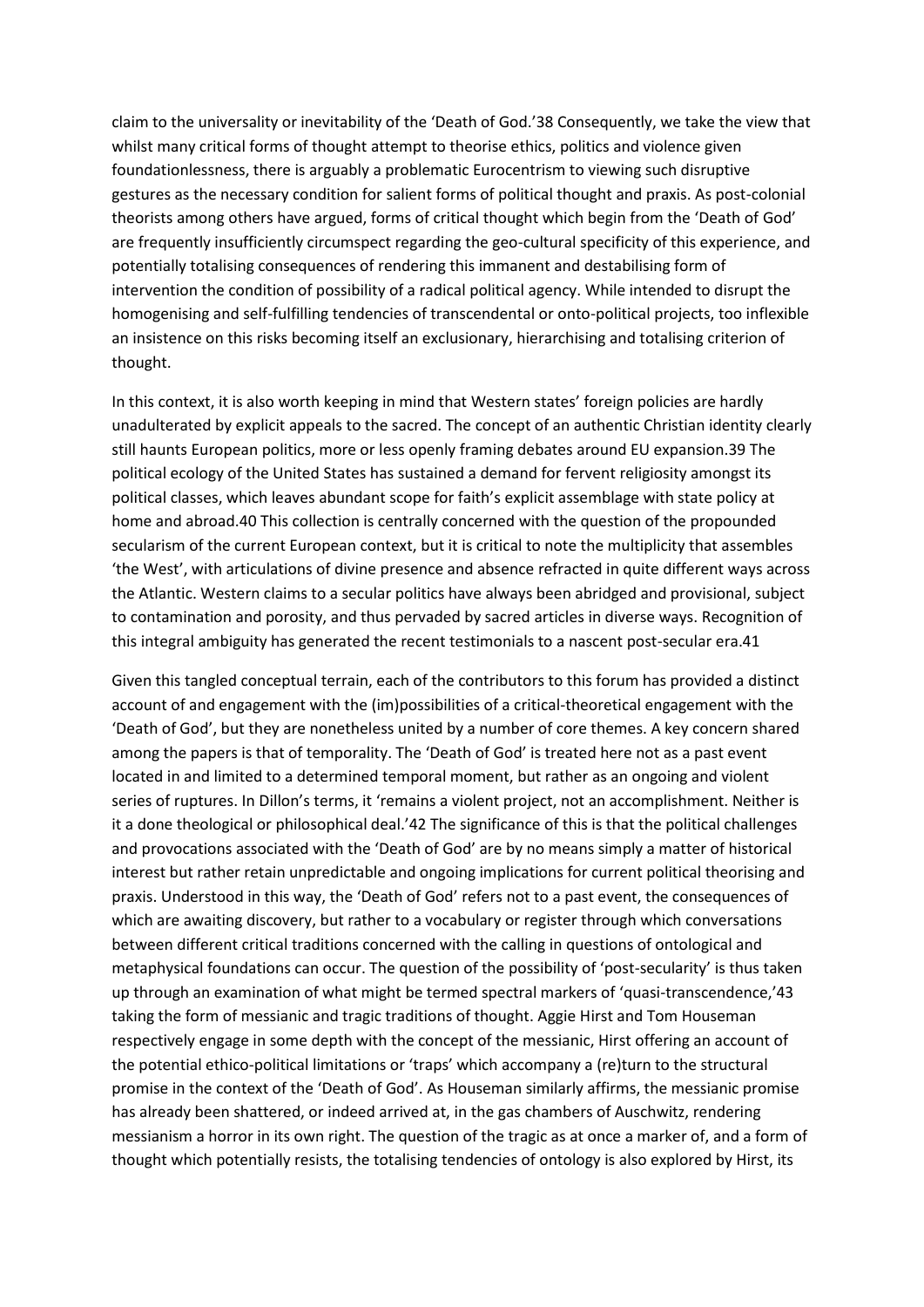'lethargic' elements and tone of 'affirmative pathos' combining Nietzsche's tones of vertigo and affirmation in ways which pose important questions of the tragic's traps and possibilities.

The theme of eschatology relates closely to the post-secular, and is similarly at work in many of the papers. Michael Dillon situates Foucault's thought within this question by interrogating the 'immanentisation of eschatology' associated with truth-telling in Liberal modernity, claiming that while the site of its operation has changed, the now immanent eschaton 'retains the force of the promise it carries in revealed religion (Judaism, Christianity and Islam).' Such an interiorised eschatology wields significant political power, according to Dillon; 'combined, soteriological and finitudinal eschatology are not only capable of engendering violent world changing forces, they also pose an extraordinarily complex theo-logico political problematique.' Exploring the concept of eschatology somewhat differently, Houseman presents a vision of Auschwitz as an apocalyptic eschatological break, one which in its 'catastrophic fulfilment of the promise of history' at once heralds the collapse of the Enlightenment and undergirds a renewed critical-theoretical imperative.

The related themes of the geo-, bio- and necropolitical configurations of contemporary Liberalism are also raised. Michael Dillon and Nicholas Michelsen explore these still-sacred configurations revealing that Liberal-democracy's civil religion is organised around logistics of human mortality. Michelsen observes that 'coding mortality' is a critical problem for any and all political diagrams, but argues that suicide-bombers' truth-telling draws on and deterritorialises the mixed constitution of Liberal necropolitics. Mustapha Pasha develops this line of inquiry, exploring the assemblage of immanence and transcendence underwriting 'apocalyptic vision[s]' and the 'propensity for selfannihilation' in contemporary politics. For Houseman, Auschwitz's transformation of the dead into 'mere remains' is read as an inversion of the religious promise of resurrection, a 'horrific parody of the prophesised kingdom of ends'. Relatedly, as both Dillon and Hirst argue, the 'Death of God' is at once the death of 'Man', the latter understood as something in particular. For Dillon, the performative simulacrum of such exhausted certitudes as 'Man' and 'Life' constitutes a 'living death'; this 'Man' is read as a 'figure that helps to govern life politically through the living death of the state, "the coldest of cold monsters" (geopolitics) and, where that proves insufficient, through the Life of species being (biopolitics).' As both Dillon and Hirst respectively affirm, however, the death of 'Man' spells not the end of the subject's political life, understood as something other than the living death of Liberal modernity, but rather the condition of possibility of a certain kind of lively, politicised life. Dillon's contribution serves as a prologomena to the ways in which Foucault's later work explores opportunities for novel forms of living through an exploration of notions of the 'courage of truth', 'care of the self' and forms of 'spirituality'.

Residing at the heart of these discussions is the crucial question of the relationship between Europe and the religious 'others' comprising its constitutive outsides. Rejecting all too prevalent framings of these others as archaic insofar as they retain religious or transcendental modes of thought or belief, and demonstrating the extent to which these 'outsides' are indeed constitutive of Europe's selfidentification, the papers seek to render implausible the latter's articulation of its relationship to the sacred in simply oppositional terms. The constitutive role of global technological deterritorialisation in determining the meaning and character of Jihadist violence corrodes the border between a supposedly innocent secular West and the incurably un-modern other.44 This theme is taken up variously in the contributions of Pasha, Hirst and Michelsen. These papers, in different ways, suggest that if there is no purity to defend against the dragons of secular imagination, declaring the 'Death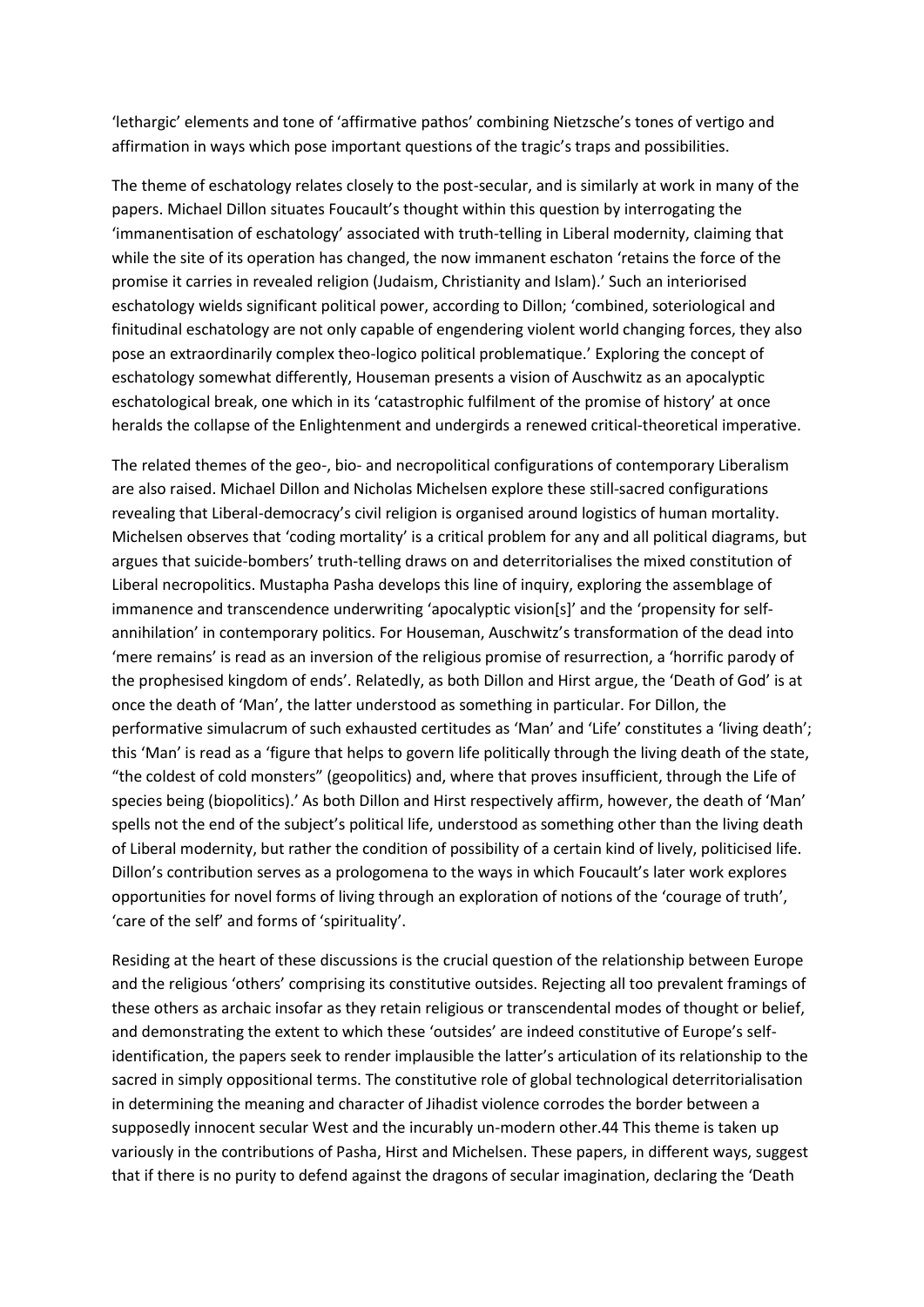of God' appears simply to enforce neglect of the fractural and multi-lineal qualities of contemporary globalisations, thereby preventing us from recognising the porosity of the borders between immanence and transcendence in international life. Michelsen frames suicide-bombing and Liberalism as operating in a shared field of contestation with respect to the negotiation of immanence/transcendence in political theologies of the human qua mortal, and the political possibilities implied therein, rejecting the view that the practice simply represents an archaic sacrificial construction of transcendent ideals of community. Liberalism, he suggests, cannot sustain an uncontaminated purity from the practice of suicide-bombing, but neither can we comprehend suicide-bombing without reference to the immanentist political diagram that enframes it. Pasha correspondingly argues that 'what passes as Islamic nihilism … is the nihilism of immanence presented, albeit, through the medium of transcendent authorisations.' He roundly critiques the notion that immanence and transcendence are fundamentally incompatible, and argues that the 'inseparability of transcendence and immanence in certain versions of Islamic mysticism … offers a major challenge to the singularity of the "death of God" narrative and its attendant nihilism.'

The papers thus share a concern to conceptualise possible means by which the potential nihilism associated with a 'godless' terrain may be navigated from the perspective of (broadly) European thought, invoking variously dialectical (Houseman), genealogical (Dillon), deterritorialising (Michelsen) and deconstructive (Hirst) traditions. The limitations and exclusions associated with the parameters of this conversation are highlighted in Pasha's engagement with Islamic accounts of nihilism; his account of the colonialism of a nihilism coded exclusively in European terms poses profound questions of much of Continental thought in this context. A crucial point of contention which emerges from this conversation is the status of what Pasha terms 'ontological nihilism', which is redeemed neither by messianic nor by tragic qualities. For Pasha such nihilism 'can only engender an encounter with the abyss,' something which is particularly dangerous insofar as it 'let[s] loose collective energy and fury no longer susceptible to domestication.' Read in this manner, the emergence of particular understandings of the foundationlessness provoked by the 'Death of God' is connected to the triumphalist and crusading modes of thought which echo logics responsible for 'human tragedy' and 'brutality unleashed against non-Western Others in preceding centuries.' Resisting such an ontological nihilism, Pasha points instead to one which is 'purposeful' and thereby connected to the transcendental. In contrast to this reading, other contributors, including Houseman, Dillon and Hirst, attempt, in different ways, to think the ethico-political openings such an acutely, ontologically foundationless condition might render possible. In so doing, it is hoped in those accounts that such ontological destabilisation can perhaps be read in ways which gesture towards resisting, rather than bringing about, such cruelties and violence. Most important, however, is that what unites all of the papers included here with the question of nihilism is the recognition of various registers and forms of thinking absolute negation, and the variety of politically salient implications this may have both within and outside European configurations of thought. What these papers individually and collectively demonstrate is that thinking the abyss (in all its forms) and insisting upon affirmative forms of political disruption and self-creation are intimately connected to one another, and that the best hope for aiming towards an always impossible ethico-political responsibility is located at some intersection of these dual tones of vertigo and affirmation.

Finally, the papers are united in their respective attempts to engage with the problem of violence in global politics, albeit read in multiple ways. Pasha and Michelsen locate their respective contributions in an examination of concrete forms of political violence which provoke and rupture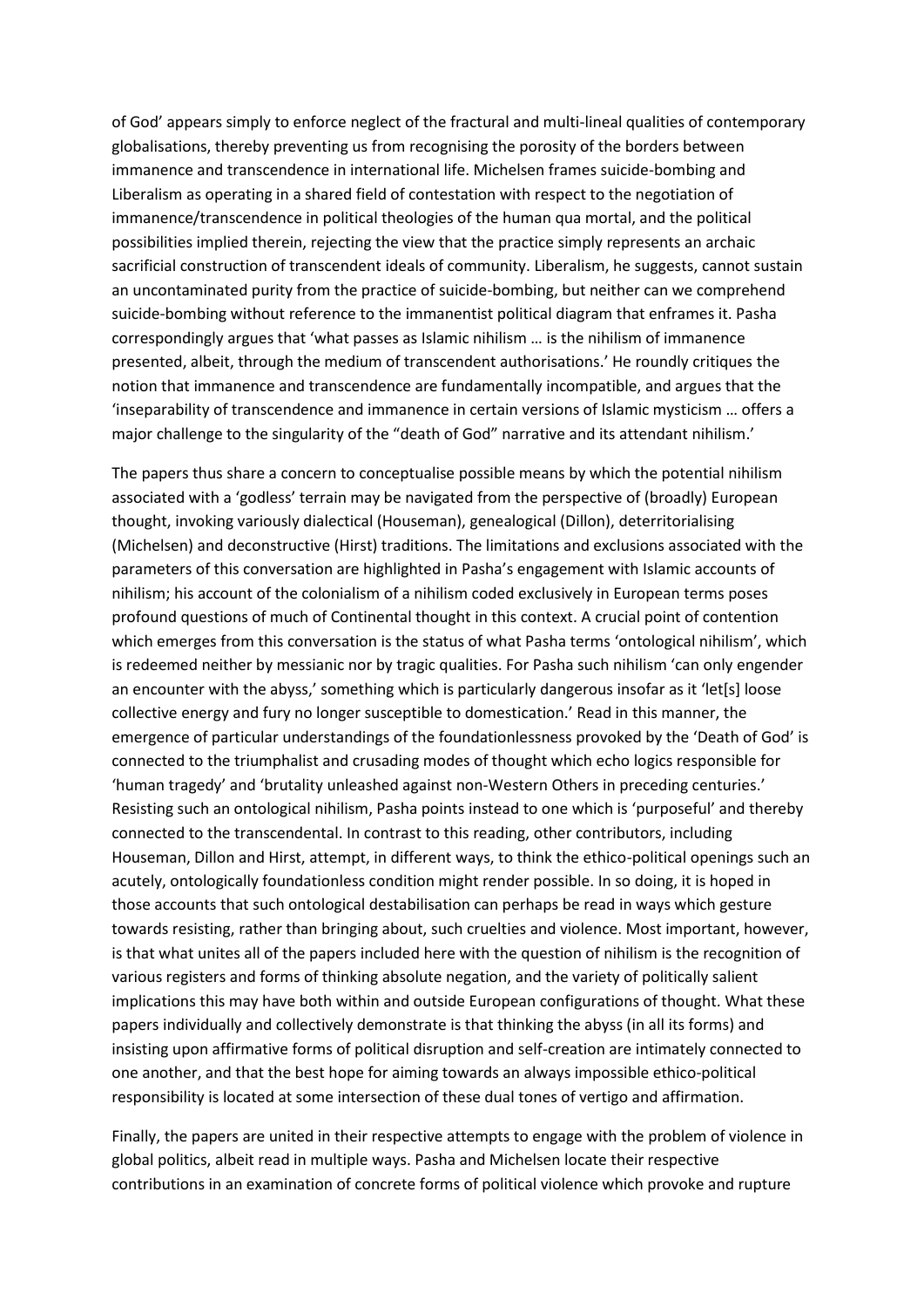the political-theological conceptual parameters of contemporary Liberalism. In so doing, they insist upon challenging many of the prevailing understandings and representations of so-called 'Islamic' violence, thereby exposing the silent and self-legitimating violences which are synonymous with the bio- and necro-political regimes underpinning European governance after the 'Death of God'. Dillon deals with the violences associated with contemporary Liberal order in which the 'living death' of an already exhausted figure of 'Man' comprises a key dimension of its governing biopolitical logics, a lifeless life performed 'so as not to have to speak for fear of falling back into nothingness.' For their part, Houseman and Hirst respectively explore the concept of violence in relation to the processes of material and ontological totalitarianisms which have always already taken place, and continue to take place, emanating as they do precisely from the Enlightenment logics and principles which underpin the everyday horrors of the neoliberal capitalist global order. The problem of violence is thus for all the papers intimately connected to the question of ethico-political responsibility. In their different focuses on violence, each contribution is haunted by the urgent challenge of responsibility in the context of the 'Death of God', comprising elements of Nietzsche's more vertiginous and more affirmation tones regarding the (im)possibility of ethico-political responsibility.

The 'Death of God' appears in each of these papers as the problematic space from which thought is called at once into being and into question. On the one hand, Dillon and Michelsen both ask whether and how we might ever 'be done' with God if His divine fingerprints are still all around us, inked into new historical forms. To seek to finally eradicate God's presence from the IR would be to forget the pathological value we moderns invested in His (always already in part illusory) expulsion, representing sustained contemporary traditions of, as Pasha shows, violent reverence within a binary opposition of novelty or archaism, and pinning our hopes for an authentic ethical critique on that gesture. Does the continuing international festival of horror and holocaust insist that we sustain or invent transcendent or quasi-transcendent markers for navigation, or are the former inexorably bound up with the continued production of the latter, as Houseman and Hirst explore? What is clear is that we cannot defer a response to the 'Death of God' in the context of global politics. The urgency of the task is not encoded by temporality – as if God's death demanded a singular response 'now' – but derives from recognising that the 'Death of God' is a confluence of problems that instantiates an imperative gravitational force, a seductively febrile condition of (im)possibility, a shattering of anchors and an invitation to new sacred and perhaps inevitably fatal games.

#### **Notes**

↵1. Chris Brown, '"Turtles All the Way Down": Anti-Foundationalism, Critical Theory and International Relations', Millennium 23, no. 2 (1994): 213–36, 216.

↵2. Roland Bleiker, 'Postmodernism', in Introduction to International Relations: Australian Perspectives, eds. Richard Devetak, Anthony Burke and Jim George (Cambridge: Cambridge University Press, 2007), 94.

↵3. This forum was put together as a consequence of conversations begun at the workshop 'Political Violence in International Relations and the "Death of God"', which was held in May 2012 at the University of Leeds and supported the BISA Poststructural Politics Working Group, POLIS at the University of Leeds, and the Department of War Studies at King's College London.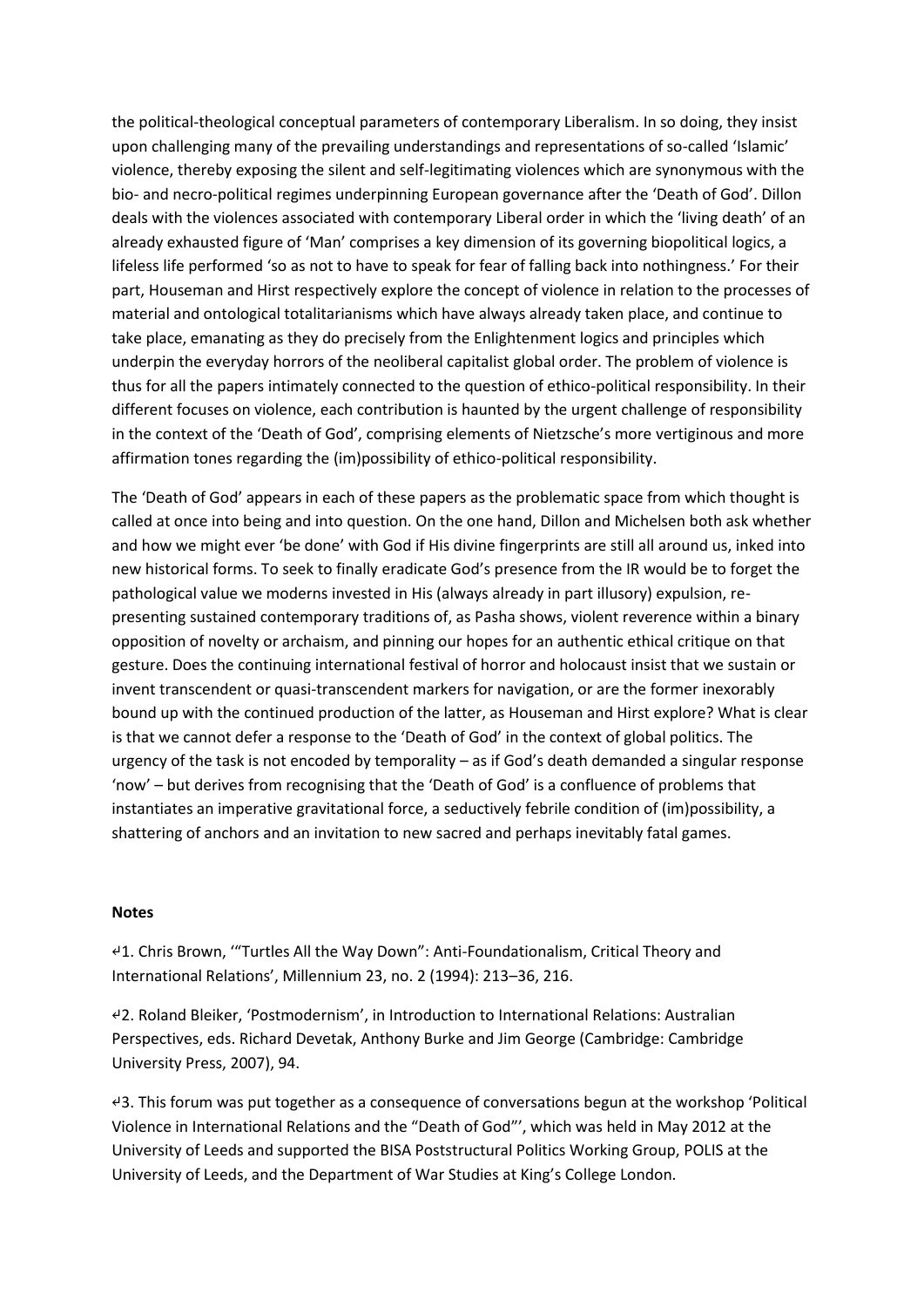↵4. Martin Heidegger, 'The Word of Nietzsche: "God Is Dead",' in Holzwege, eds. Julian Young and Kenneth Haynes (Cambridge: Cambridge University Press, 2002), 58–9.

↵5. F. Thomas Trotter, 'Variations on the "Death of God" Theme in Recent Theology', Journal of the American Academy of Religion XXXIII, no. 1 (1965), 42.

↵6. Trotter, 'Variations', 43.

↵7. James der Derian, 'The Value of Security: Hobbes, Marx, Nietzsche, and Baudrillard', in The Political Subject of Violence, eds. David Campbell and Michael Dillon (Manchester: Manchester University Press, 1993), 101.

↵8. William E. Connolly, The Ethos of Pluralism (Minneapolis: University of Minnesota Press, 1995), 26.

↵9. Connolly, The Ethos of Pluralism, 26.

↵10. Jim George and David Campbell, 'Patterns of Dissent and the Celebration of Difference: Critical Social Theory and International Relations', International Studies Quarterly 34, no. 3 (1990): 269–93, 281.

↵11. Brown, 'Turtles', 216.

↵12. Friedrich Nietzsche, The Gay Science (Cambridge: Cambridge University Press, 2011), 120.

↵13. Friedrich Nietzsche, Beyond Good and Evil: Prelude to a Philosophy of the Future (Mineola: Dover Thrift: 1997), 39.

↵14. Friedrich Nietzsche, The Genealogy of Morals (Mineola: Dover, 2003), 118.

↵15. Nietzsche, The Gay Science, 131.

↵16. Nietzsche, The Gay Science, 131.

↵17. Nietzsche, The Gay Science, 120.

↵18. 'Friedrich Nietzsche, The Antichrist (London: Wordsworth: 2007), 163.

↵19. Nietzsche, Twilight of the Idols (Ware: Wordsworth Editions, 2007), 26–7.

↵20. Nietzsche, The Antichrist, 140.

↵21. Nietzsche, Twilight of the Idols, 36. Here, Nietzsche's universalising tendencies as regards rendering a distinctly European series of phenomena a matter of 'the world's' experience is noteworthy and problematic.

↵22. Nietzsche, The Gay Science, 199.

↵23. Nietzsche, The Gay Science, 180.

↵24. Nietzsche, The Gay Science, 189.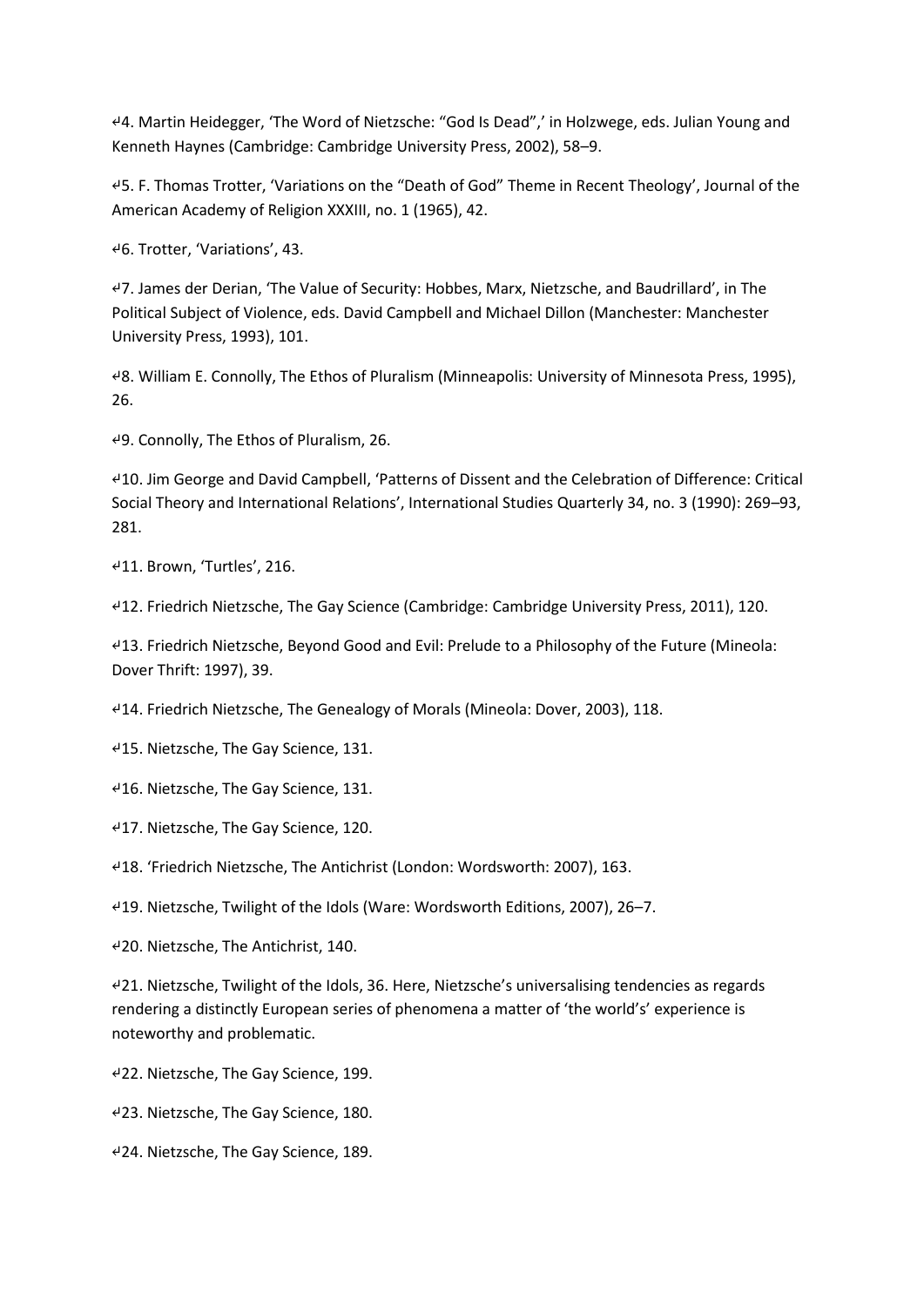↵25. Friedrich Nietzsche, Ecce Homo (Oxford: Oxford University Press, 2009), 88.

↵26. Christopher Hitchens, God Is Not Great: How Religion Poisons Everything (London: Atlantic, 2008); Richard Dawkins, The God Delusion (Leicester: W.F. Howes, 2007).

↵27. P. Berman, Terror and Liberalism (New York: W. W. Norton & Company, 2004).

↵28. Z. Bauman, Modernity and the Holocaust (Cambridge: Polity Press, 1989).

↵29. J. Gray, Al Qaeda and What it Means to Be Modern (London: Faber, 2007).

↵30. R. Niebuhr, Christianity and Power Politics (New York: Charles Scribner's Sons, 1952). See also the collection of articles in Toni Erksine and Richard Ned Lebow, eds., Tragedy and International Relations (Basingstoke: Palgrave Macmillan, 2012); Richard Ned Lebow, The Tragic Vision of Policies: Ethics, Interests and Orders (Cambridge: Cambridge University Press, 2003).

↵31. See, for example, Daniel Philpott, 'The Religious Roots of Modern International Relations', World Politics 52 (January 2000): 206–45; M. Luoma-Aho, God and International Relations: Christian Theology and World Politics (New York: Continuum, 2012); M.K. Pasha, 'Western Nihilism and Dialogue: Prelude to an Uncanny Encounter in International Relations', Millennium 39, no. 3 (2011): 683–99.

↵32. G. Agamben, The Kingdom and the Glory: For a Theological Genealogy of Economy and Government (Homo Sacer II, 2) (Stanford, CA: Stanford University Press, 2011); C. Schmitt, Political Theology: Four Chapters on the Concept of Sovereignty (Cambridge, MA: MIT Press, 1985).

↵33. Williams, in Nietzsche, The Gay Science, xiii.

↵34. See Buber, Eclipse of God: Studies in the Relation between Religion and Philosophy (London: Victor Gollancz, 1953).

↵35. J. Baudrillard, Forget Foucault (Los Angeles: Semiotext(e), 2007), 79.

↵36. Z. Bauman, Liquid Modernity (Cambridge: Polity Press, 2000); Z. Bauman, Liquid Life (Malden, MA: Polity Press, 2005); Z. Bauman, Liquid Fear (Cambridge: Polity Press, 2006); F. Jameson, Postmodernism, or, The Cultural Logic of Late Capitalism (London: Verso, 1991).

↵37. See Pasha, 'Western Nihilism and Dialogue'; Mariano Barbato and Friedrich Kratochwil, 'Towards a Post-secular Political Order?' European Political Science Review 1 (2009): 317–40; S. Qutb, Milestones (Delhi: Markazi Maktaba Islami, 1981).

↵38. Pasha, 'Western Nihilism and Dialogue'.

↵39. D. Fuchs and H.D. Klingemann, 'Eastward Enlargement of the European Union and the Identity of Europe', West European Politics 25, no. 2 (2002): 19–54; A.J. Menendez, 'A Christian or a Laïc Europe? Christian Values and European Identity', Ratio Juris 18, no. 2 (2005): 179–205; I.B. Neumann, 'European Identity, EU Expansion, and the Integration/Exclusion Nexus', Alternatives: Global, Local, Political 23, no. 3 (1998): 397–416.